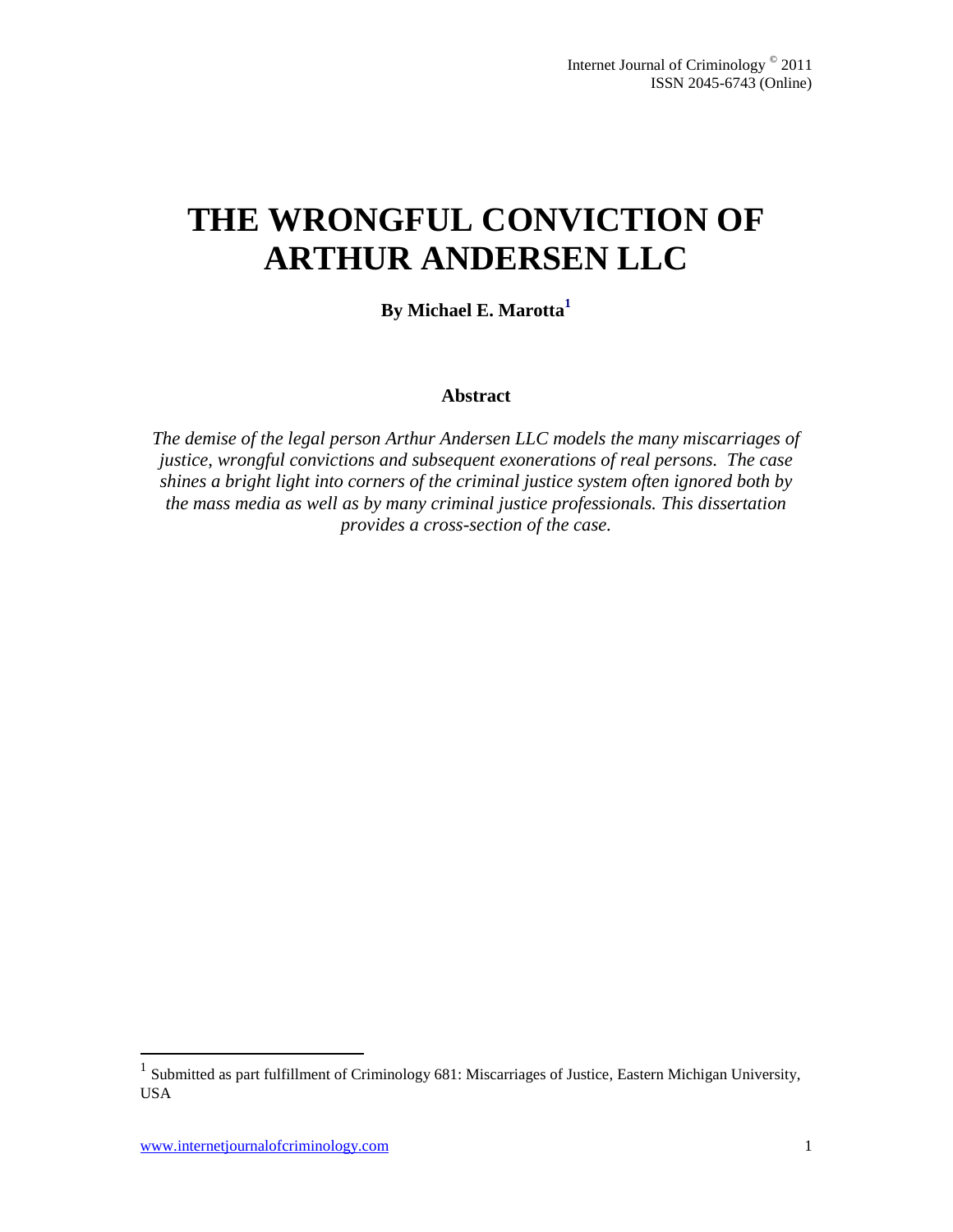## **Table of Contents**

| <b>Executive Summary</b>              | Page 3  |
|---------------------------------------|---------|
| Investigation, Trial and Appeal       | Page 6  |
| Sources                               | Page 12 |
| Appendix A: Academic Journal Articles |         |
| Appendix B: Mass Media Materials      |         |
| Appendix C: Court Documents           |         |

Appendix D: Documents Relating to the History of Arthur Andersen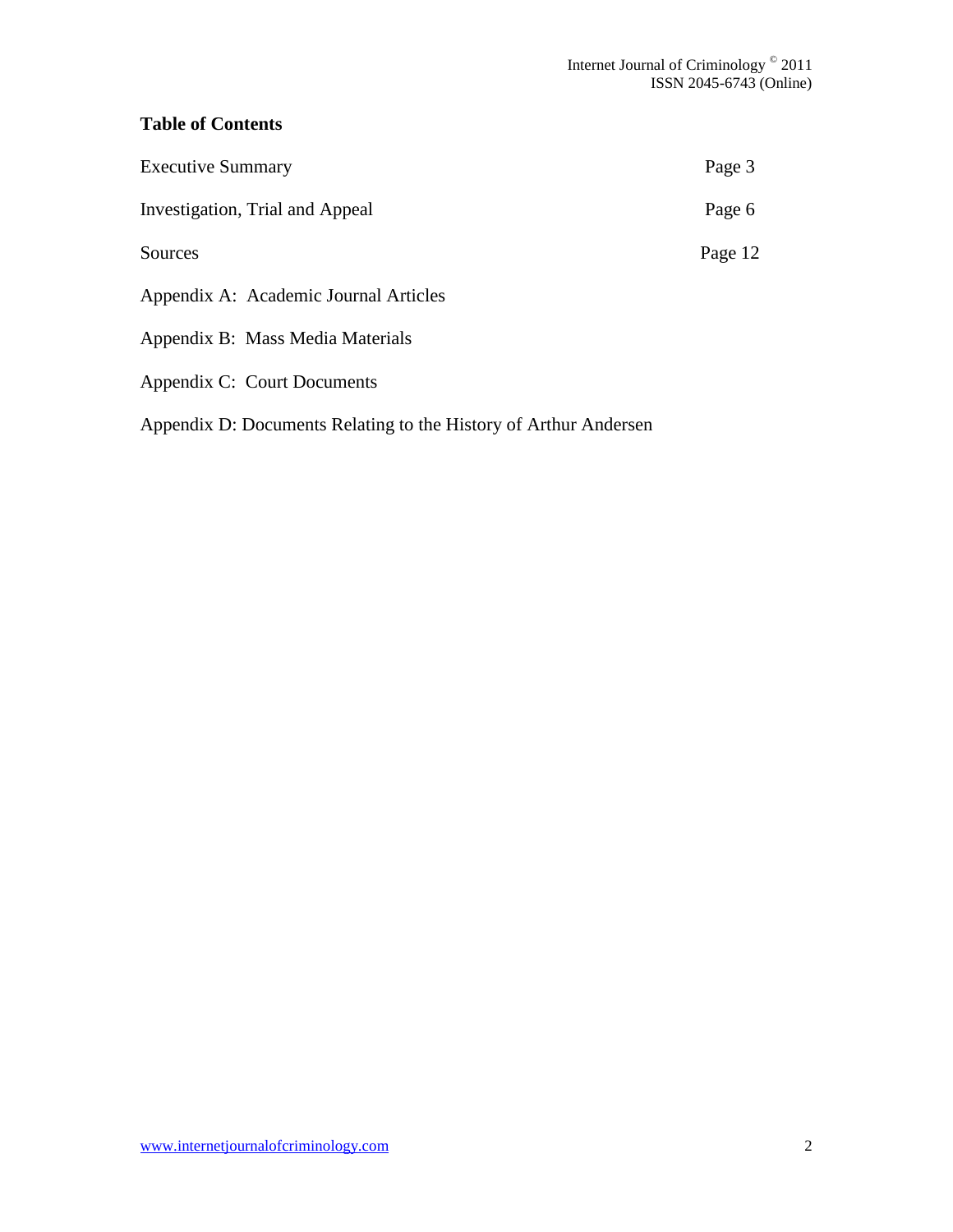## **Executive Summary**

The demise of the legal person Arthur Andersen LLC models the many miscarriages of justice, wrongful convictions and subsequent exonerations of real persons. The case shines a bright light into corners of the criminal justice system often ignored both by the mass media as well as by many criminal justice professionals. The exuberance of enforcement authorities, ambitions of prosecutors, prejudices of the judge, witnesses who recant, limitations of the jury and crusades by outsiders were capped by an overturned conviction and an order for a new trial that did the defendant little good. Like a man in prison who has suffered a stroke, and who cannot therefore participate in his courtordered new trial, Arthur Andersen LLC exists today only as a shell. Entities spun off from it are orphans who distanced themselves from their disgraced parent by changing their names.

This portfolio provides a cross-section of the case, revealing its elements, though without the depth they deserve. A book might not be enough. Two have been written specifically about the Arthur Andersen case.<sup>2</sup> Many more  $-50$  to 100 – have been written about Arthur Andersen's infamous client,  $\text{Enron.}^3$  Specifically because the two are so tightly bound in popular perception, it is important to separate them. They had different origins, histories, and cultures. Both had tens of thousands of employees.<sup>4</sup> That their employees (as well as partners and officers) shared vices and virtues is not meaningful. Broad condemnations of "corporate greed" are as prejudiced as the equally easy and fallacious claim that African Americans have a "culture of violence"<sup>5</sup> as evidenced by the many news stories about violence in the African American community and the disproportionate incarceration rate. Examining the facts in the case of *The United States versus Arthur Andersen LLC* reveals that this was a miscarriage of justice. Nothing else matters.

Finally, a tension exists between "street crime" and "suite crime." Our common assumptions about crime begin with interpersonal assaults. This is historic; and it crosses cultures. Specificity of cultural context notwithstanding, harms come when one person trespasses against another – and you know it when you see it. Much about white collar crime has analogs to other kinds. A victim and a perpetrator must exist. A law must be broken. Arrest and trial are the expected outcome – and plea-bargaining is common. That said, the highly abstracted nature of the modern administrative regulation of businesses is different than common law. First of all, few regulations begin as

<sup>2</sup> *Inside Arthur Andersen: Shifting Values, Unexpected Consequences* by Susan E. Squires, Cynthia J. Smith, Lorna McDougall, and William R. Yeack (Financial Times, 2003) and *Final Accounting: Ambition, Greed and the Fall of Arthur Andersen* by Barbara Ley Toffler and Jennifer Reingold (Broadway Books, 2003).

<sup>&</sup>lt;sup>3</sup> The most recent search on Amazon reveals six new titles for 2009. Indicative of the marketability of the Enron name, Herman Melville"s classic *Bartleby the Scrivener: A Tale of Wall-street* (1853) has been resissued for Kindle.

<sup>4</sup> Enron peaked at 19,000 in early 2001 (or 20,000 according to Beth MacLean and Peter Elkind, *Smartest Guys in the Room: The Amazing Rise and Scandalous Fall of Enron*, 2003), but started lay-offs reported first as 4,000 then as 5,000 with no differentiation for those released "temporarily" for a downturn in revenues and those fired in the wake of the sacking of CEO Jeff Skilling. Arthur Andersen"s rosters likewise tallied 29,000 in the USA and 80,000 globally, by various accounts.

<sup>5</sup> Debunked by Cao, Liqun., Adams, A., and Jensen, V. J. in "A test of the Black Subculture of Violence Thesis: A Research Note," *Criminology*, 35 (2), (1997), pp. 367-379.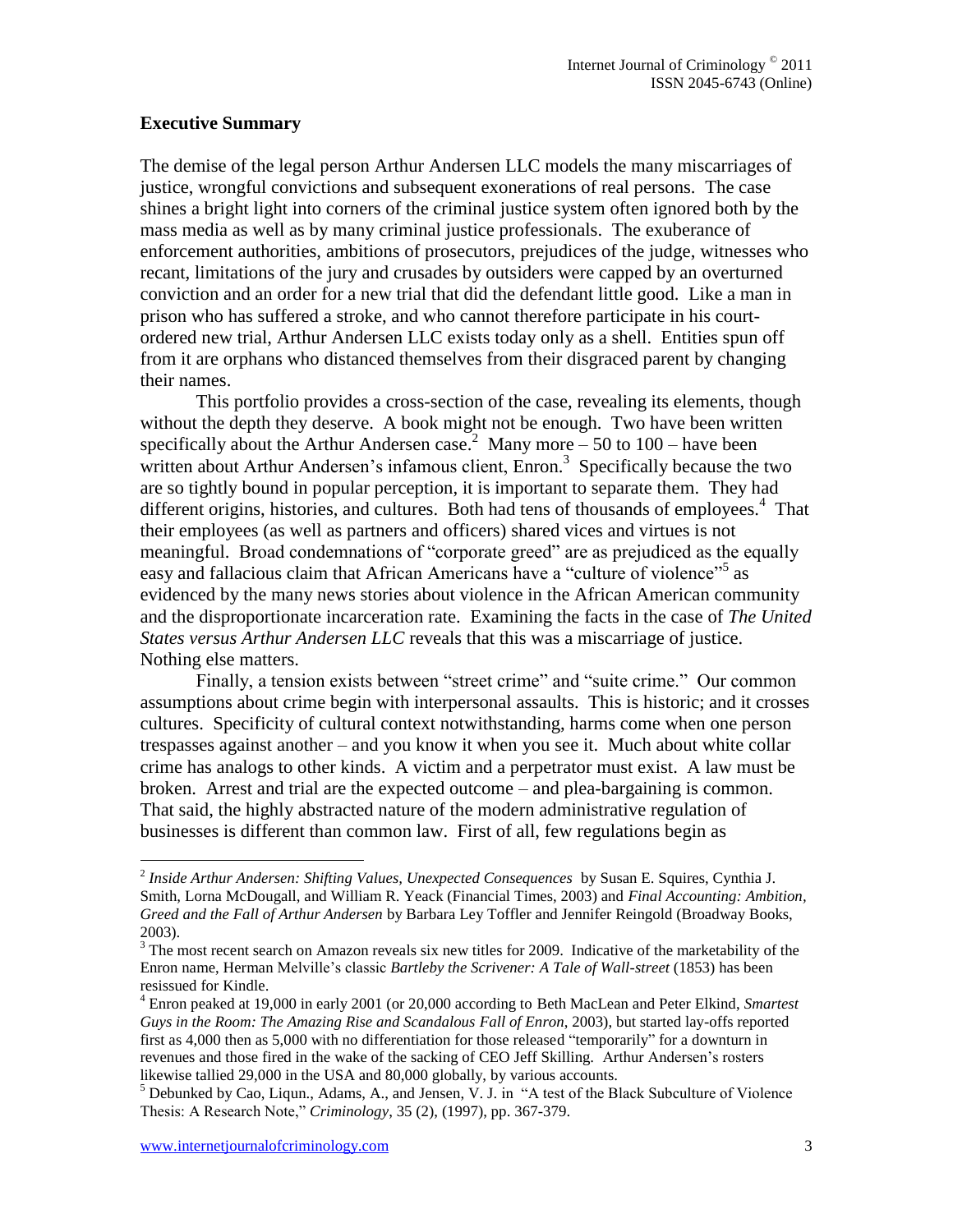legislation. Most are made by administrative bodies, in this case, the Securities and Exchange Commission – which is empowered by Congress to make such rules and to have them enforced as laws. These strictures are often arcane, difficult to understand, cumbersome to obey and challenging to enforce. The first consideration is that "a corporation can be both the perpetrator and the victim of a single course of criminal conduct. In such cases, the criminal law may describe the corporation as either the culpable defendant or the innocent victim. Both characterizations can be correct as a matter of law (Michaels)." This specific point troubled the jury in the Arthur Anderson case. In the middle of their deliberations, they queried the judge on this point – and the judge excused herself to consider it. This was abstruse law.

Therefore, we must put aside the mass-mediated hyper-reality of white collar crime, admit that we do not know the body of administrative law created by the Securities and Exchange Commission, then favor the defendant with a presumption of innocence, and examine the facts.

The Supreme Court of the United States overturned the conviction of Arthur Andersen unanimously. Long before a new trial could be held, the company had imploded. The key witness in the government case was David Duncan, an auditor for Arthur Andersen working at Enron. Duncan was charged with obstruction of justice. He pled guilty and agreed to testify for the prosecution. When the Supreme Court of the United States overturned the conviction of Arthur Andersen, Duncan changed his plea to not guilty. The government chose not to prosecute. With Arthur Andersen all but dead, the government chose not to retry the case. For all of the disparities between street crime and suite crime, those facts and others fit the pattern of a miscarriage of justice.

Finally, a word about sources and citations. This case garnered worldwide attention for five years. There is no shortage of materials from the mass media. Many of the stories were reprints from wire services. The Houston *Chronicle* had its own reporter in the courtroom. The trial and convictions all played out in the wake of the 9/11 Terrorist Attacks and the subsequent invasions of Iraq and Afghanistan. Thus, while there are numerically many news stories, none is more than cursory. The facts in the case come from the court records.

Academic journals were disappointingly thin in their treatment of the case, though as many as  $100$  alluded to it.<sup>6</sup> Efficacious peer reviewed academic journal articles appear in Appendix A only as reference pointers, the title page and abstract along with the thesis and conclusions if helpful. Much of the research was carried out electronically, as has been the norm for over a decade. Therein is planted a mine field of ignorance. The difference between presentations is stunning. The medium is the message. Online resources do not provide ancillary graphics, such as editorial cartoons, around which the stories flow. Lost also are related – and seemingly unrelated – features which nuance the discursive space.

Most disturbing is the fluidity of online citations. One story, from the Houston *Chronicle*, clearly reports events from on or about May 13-17, 2002, during the testimony of prosecution witness David Duncan. When accessed online via the Factiva database provided by our University librarian especially for this research project, the story appeared with a dateline of Dec. 16, 2005 3:12 PM. Clearly, it had been updated, with

<sup>&</sup>lt;sup>6</sup> The list was culled to 94. The first and last page of those are in Appendix A along with references to more cogent works.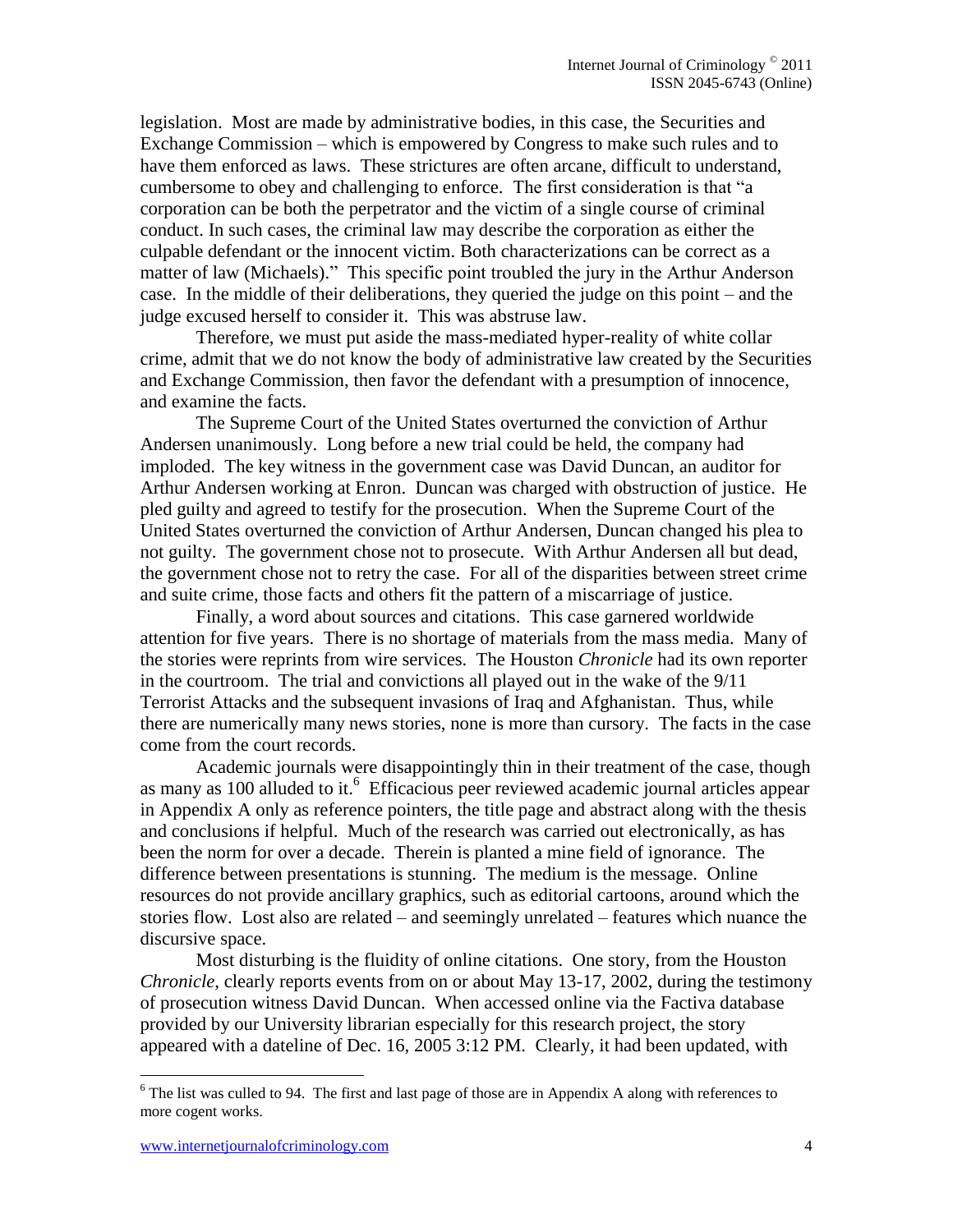the original dateline replaced, though the 2002 copyright remained. Others have the same problem.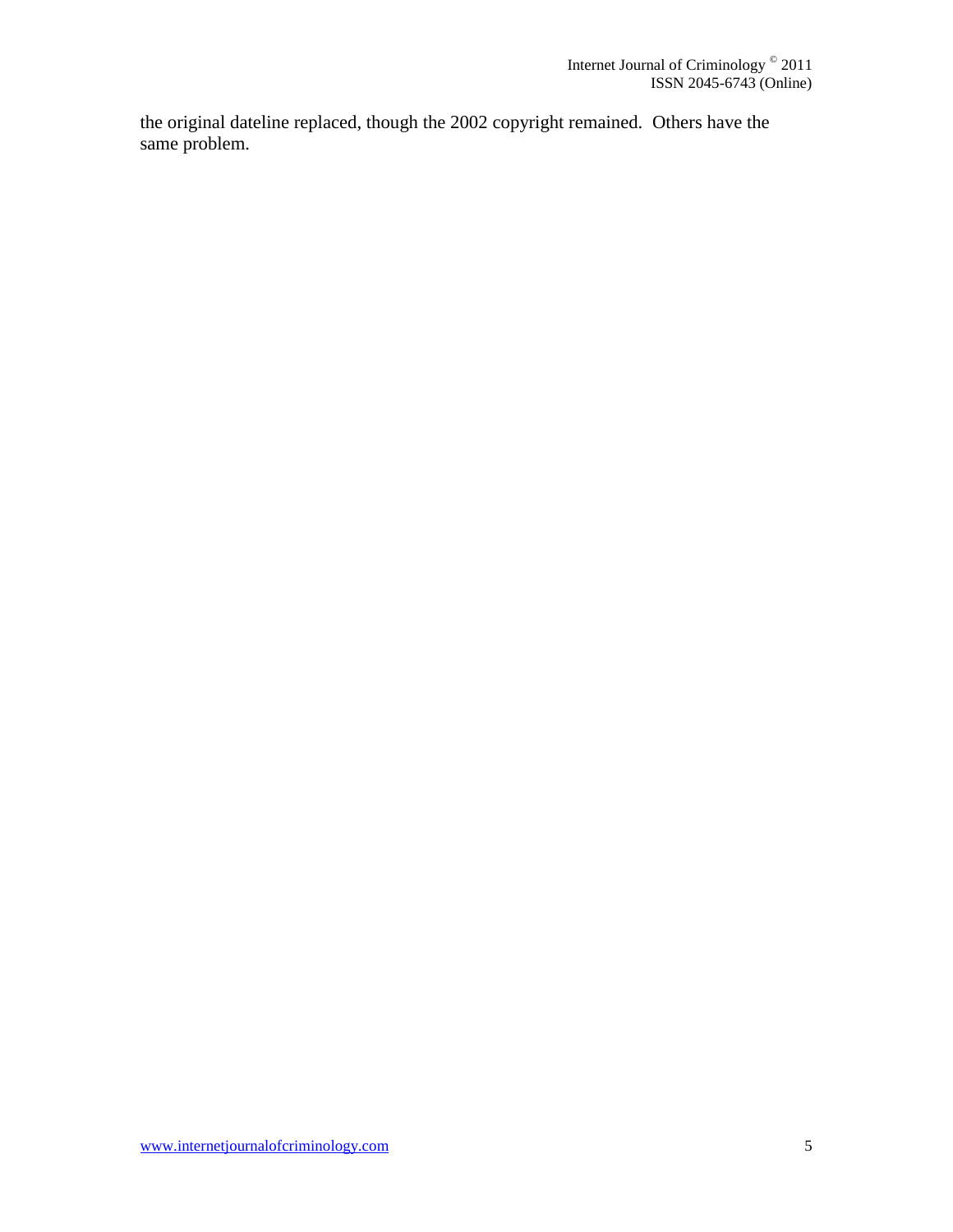### **Investigation, Trial, and Appeal**

From its founding on December 11, 1913, until its fall from grace, the Arthur Anderson company had a hard-won reputation for impeccable honesty (Squires, et al, Toffler; Previtts & Merino).<sup>7</sup> Arthur Andersen himself (1885-1947) came from an immigrant Norwegian family. He began as an assistant to the comptroller of Fraser & Chalmers (later Allis Chalmers) in Chicago. Educating himself at night, he was hired by Price Waterhouse and, at 23, became the youngest certified public accountant in the state of Illinois.

At that time, accountancy was just attempting to establish itself as a profession. Practitioners were clustered in New York City. Oddly, perhaps, most could not be certified or licensed in their state because they were not American citizens. Scots and English, men of trans-Atlantic business, they were loathe to give up their British standing. On the other hand, in Chicago, the rough and tumble of laissez faire created a cultural matrix that would be fertile ground for the sociology professors at the University of Chicago. Meanwhile, Northwestern University established one of the first degreed programs in business administration. In Illinois, the CPAs fought to keep the legislature from lowering standards for admission to the profession. Failure rates of 90% were common on the examinations. Charges of monopoly and discrimination appeared in the newspapers both in New York City and Chicago. Integral to the mythology of Arthur Anderson is the encounter between the founder and a client who wanted different numbers on his books. Declaring that there was not enough money in Chicago to buy his honesty, Andersen left his client, a bold move for a fledgling.

"Think straight. Talk straight." That was the firm"s motto. Iconically, the motto is said to have originated with Arthur Andersen's mother. However, it remained the corporate banner even after the founder died and a new generation took the helm in the wake of World War II.

In retrospect, it is easy and misleading to telescope half a century of hindsight. In the post war era of the 1950s and through the go-go "sixties to the Me Decade of the mid-80s, Arthur Andersen changed slowly but inexorably. Basically, it grew up, leaving behind its embryonic 19<sup>th</sup> century ethos, ethics, and morality of patient hard work, and entering the space age world of quick profits through high technology. If there was a moment to point to, it was the work for General Electric in 1952 which resulted in the created of Andersen Consulting (Squires 53-54; Toffler 70-71). Under the new leadership of Leonard Spacek and Joseph S. Glickauf, Arthur Andersen created a division that eventually surpassed the parent corporation. In 1997, Anderson Consulting and Arthur Andersen sued each other. They chose the International Chamber of Commerce for their arbitrator. The parent firm lost, paying out \$1.2 billion to its former division, now rebranded as Accenture. The damage to the legal person Arthur Andersen may be seen as similar to the emotional strain experienced by a real person of a divorce, separation or abandonment.

At the same time, it is important to underscore the decades of corporate life devoted to the strictest standards of ethics. Just as the founder myth tells of young Arthur

 $7$  The historical background of the company comes from these three narratives, two of them plainly exposés that nonetheless acknowledge the firm"s better days.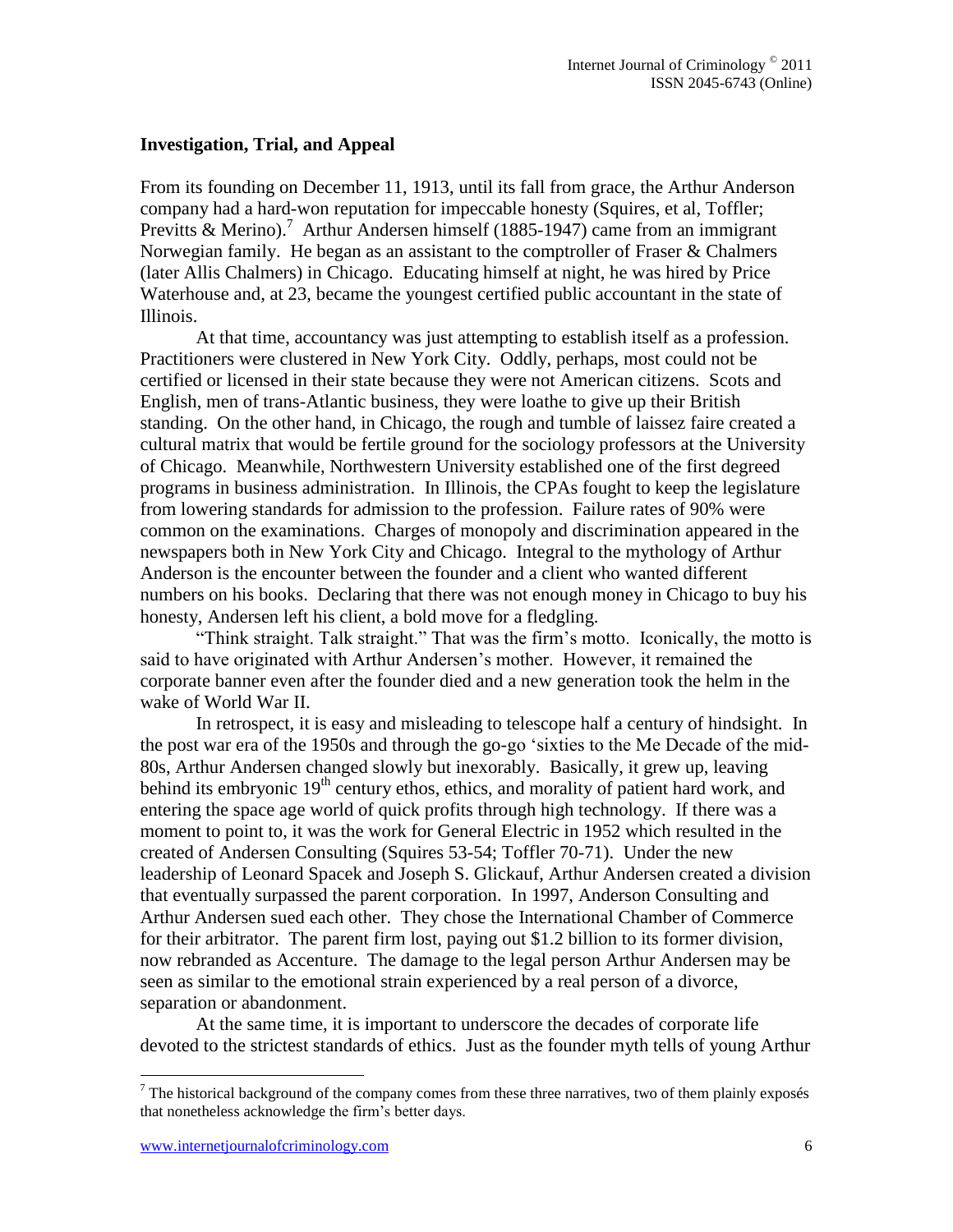Andersen walking away from an untrustworthy client, so, too, did the mature corporation detach itself from clients. Leonard Spacek believed that railroads were overvalued under archaic government regulations of the Interstate Commerce Commission dating to 1887. By the strict standards of the company, savings and loans of the 1980s were considered over valued. Honest accounting warned the firm about the risks in sub-prime mortgages. In each example, Arthur Andersen discontinued its relationships with untenable businesses (Toffler 19).

That said, before the year 2000, it was clear that the corporate culture had changed, mostly because America had changed. As an Arthur Andersen executive, Barbara Toffler was tasked with some of the orientation of new hires. In 1998, she participated in a training session on the topic of independence. The audience was 120 hand-picked new managers in their late 20s and early 30s. When asked to whom they hold their highest loyalty, answers were not forthcoming. No one wanted to venture an opinion. Finally, someone said that they would obey their partner (*i.e.*, the corporate partner to whom they reported). Some agreed. No one offered another opinion. Toffler was shocked and considered it the defining moment for her decision to leave the company a year later. The company had no moral compass, no ethical bearings. People would still do the right thing, but not necessarily for the right reasons, going along rather than standing up.

This was the company that accepted Enron as a client. Enron was the opposite of Arthur Andersen in many ways. It was founded only in 1985 from the merger of Houston Natural Gas and Northern Natural Gas of Omaha, Nebraska. Its CEO was Kenneth Lay.

Previously, Lay was president of Continental Resources Company (formerly Florida Gas Company) and executive vice president of The Continental Group, the parent company of Continental Resources Company, before joining Transco Energy Company in May 1981, as president, chief operating officer and a director. He joined Houston Natural Gas in June 1984 as chairman and chief executive officer. A native of Missouri, Lay was a Phi Beta Kappa graduate in economics from the University of Missouri, where he also received a master"s degree in economics. Upon graduation, he began his career in 1965 as a corporate economist with Exxon Company, U.S.A. Subsequently, he earned a Ph.D. in economics from the University of Houston.

Lay served as an officer in the U.S. Navy, and held the positions of Technical Assistant to a Commissioner of the Federal Energy Regulatory Commission and Deputy Under Secretary for Energy of the U.S. Department of Interior [1972-1974]. Additionally, while in Washington, Lay was an assistant professor at George Washington University, teaching graduate courses in micro- and macro-economic theory and Governmentbusiness relations.<sup>8</sup>

 $8$  From a 1997 biography on a webpage of the Federal Energy Technology Laboratory, *http://www.netl.doe.gov/publications/proceedings/97/97ng/ng97\_pdf/lay.pdf*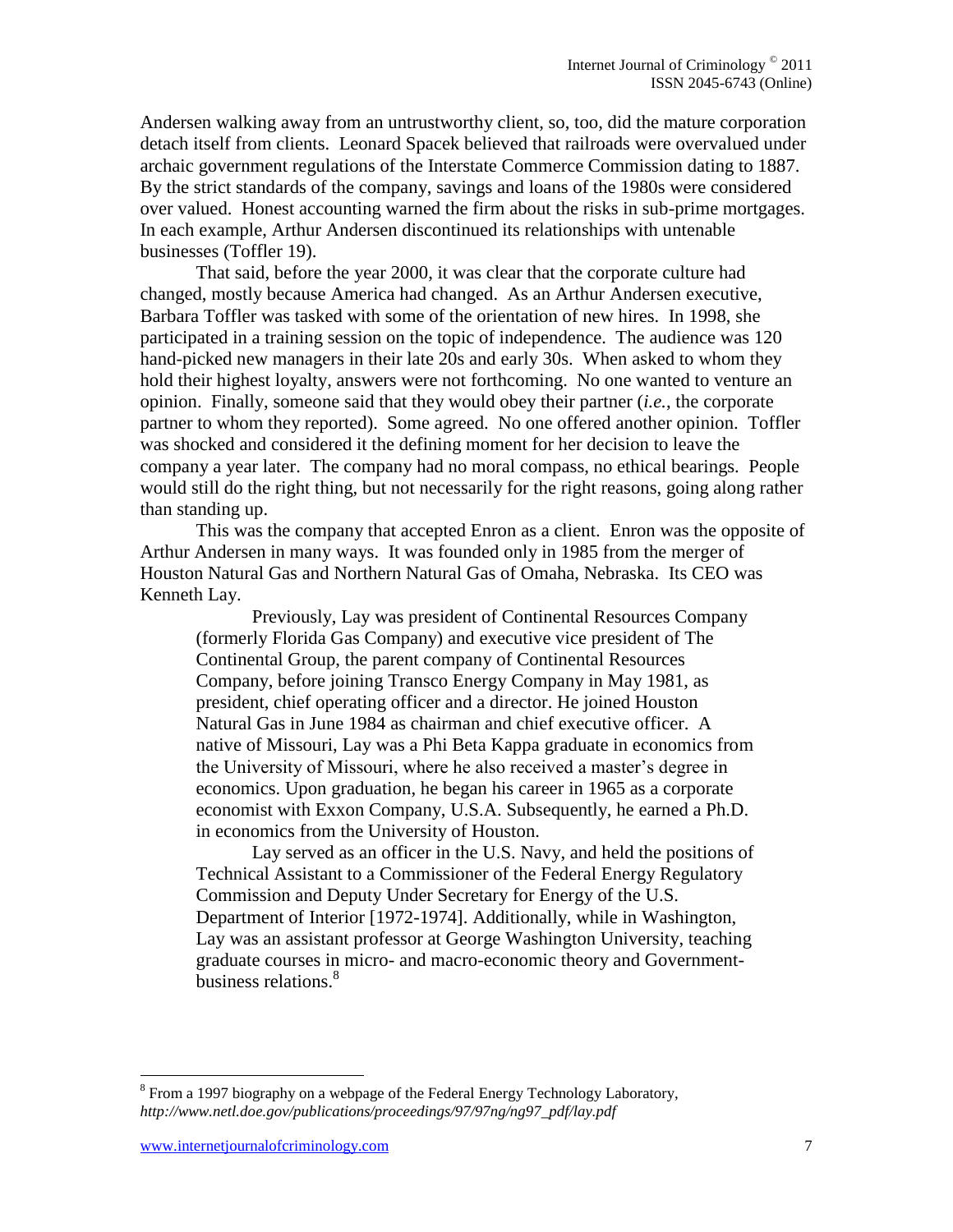It is hard to imagine a more stellar resume. As a result of Lay"s leadership, *Fortune* magazine named Enron the most innovative company in America six times from 1996 to 2001. Then, it all fell apart.

Enron passed an audit from Arthur Andersen for FY 2000. Closing FY 2001, on October 16, 2001, Enron took a "restatement" that removed \$1.2 billion in assets on the balance sheet, though it showed no change to its income statement.<sup>9</sup> As its auditor, Arthur Andersen"s consultants onsite at Enron re-examined the accounting and found that billions of dollars of debts were missing from the balance sheet. "Andersen immediately (1) notified the Securities and Exchange Commission (SEC) and the Justice Department, (2) withdrew its audit opinions, and (3) required Enron to restate its financial statements for the years 1997-2001. The restatements caused Enron to suffer a cash crunch and one month later on December 2, 2001, Enron declared bankruptcy (Morrison 2005:2)."

This got the attention of the Securities and Exchange Commission which convened a grand jury in Houston for the Southern District of Texas, the jurisdiction for Enron"s corporate headquarters. On March 7, 2002, the grand jury returned its indictment.

Andersen, through its partners and others, did knowingly, intentionally and corruptly persuade and attempt to persuade other persons, to wit: Andersen employees, with intent to cause and induce such persons to (a) withhold records, documents and other objects from official proceedings, namely regulatory and criminal proceedings and investigations, and (b) alter, destroy, mutilate, and conceal objects with intent to impair the objects' integrity and availability for use in such official proccedings (Buell and Weissmann, 7-8).

The indictment was announced March 14. On April 9, a grand jury returned an indictiment against David Duncan, the onsite account manager of Arthur Anderson assigned to Enron. The trial began May 6. On Monday, May 13, David Duncan testified for the prosecution and would be back on the stand for four more days. The case went to the jury on June 5. It took them ten days to find Andersen guilty. Andersen appealed, of course. On June 24, 2004, the Fifth District Court of Appeals found for the United States. The case went to the Supreme Court. SCOTUS overturned the conviction on May 31, 2005.

Much about the case begs attention. First of all, speculation about the indictments began almost as soon as Enron"s true position became public. Contrast this, for instance, with the current bankruptcy of General Motors or the two bankruptcies of K-Mart. Neither was a surprise. Enron"s fall was a surprise. Therefore, consequential repercussions were to be expected. Again, in comparison to street crime, high visibility cases put pressure on the police and prosecutors to find the perpetrator. Here, too, a story from *The Wall Street Journal* for January 22, 2002, speculated on the indictments far ahead of their being handed down. The speculators missed the fact that David Duncan had been fired on January 15. Arthur Andersen partners released Duncan specifically because he ordered the destruction, by shredding, of documents related to Enron as early as October 23 of the previous year (Toffler 214). Whether this was entirely on his own

 $9<sup>9</sup>$  A balance sheet is a "snapshot" of assets, liabilities and owner's equity. A statement summarizes incomes and expenses for a period, typically year-to-date.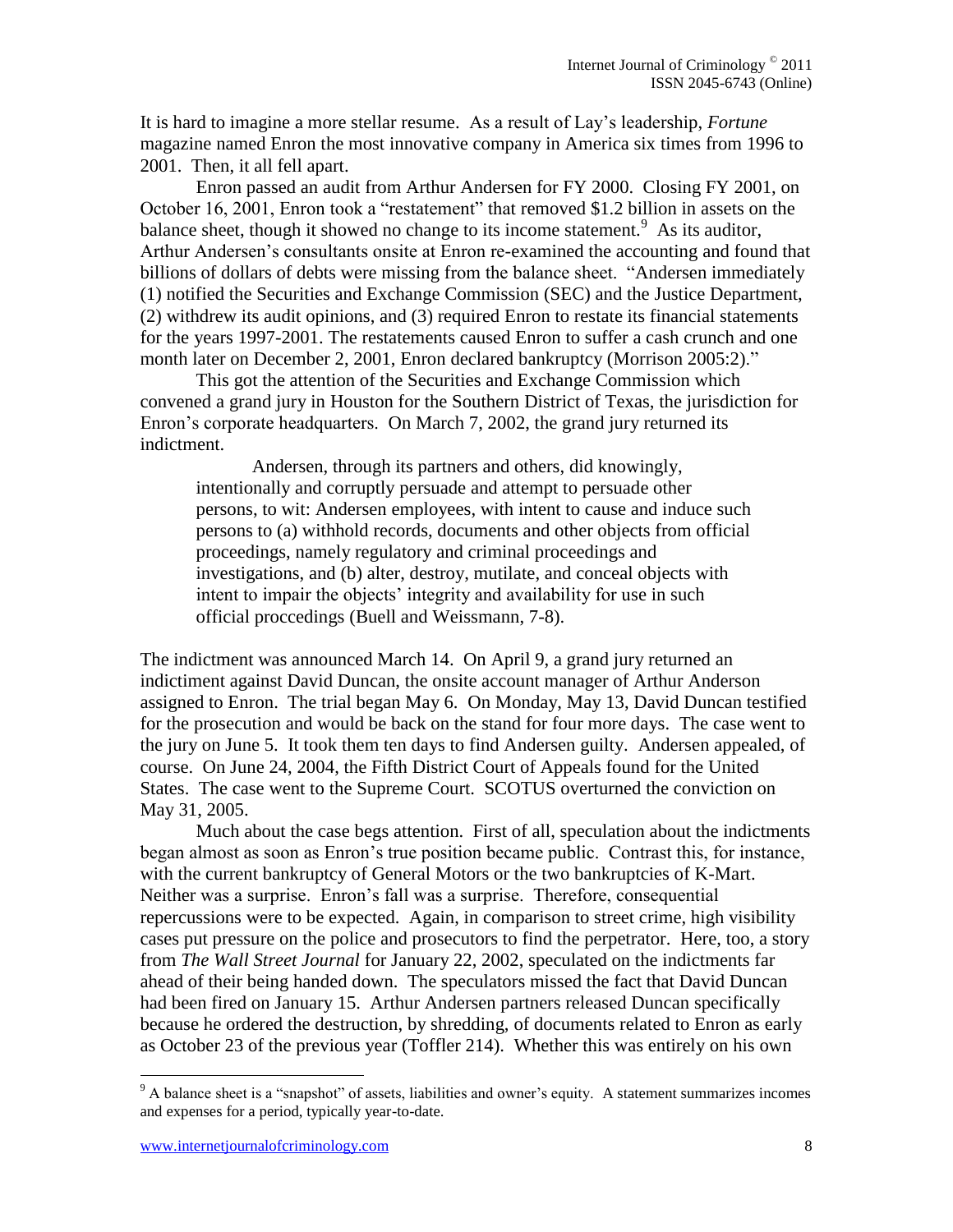initiative or with the complicity or advice of his senior partner, Michael Odom, is not clear (Squires, et al. 126). Two opposing but equally true facts operate. First, the destruction of relevant documents – even potentially relevant materials – was contrary to the guidelines of Arthur Andersen"s Professional Standards Group (Squires, et al. 125). But, also, many of the documents destroyed were obviously trivial: duplicates, solicitations from charities, magazines, and the like (Morrison 2004:359; Morrison 2005, 32). Moreover, reconstructions of emails show David Duncan consulting with Nancy Temple, an attorney of the firm, on October 12, October 23, and at other times, concerning the policies on document retention. In every instance, it is clear that Temple counseled for complete honesty and that Duncan complied – or at worst thought mistakenly that he had complied (Morrison 2005, 30). Nonetheless, Duncan was fired. He was then indicted and turned state"s witness, contradicting for the prosecution the facts he had established for Arthur Andersen. Therefore, it is hardly surprising that Duncan changed his plea when the Andersen conviction was overturned.

Throughout the trial, U.S. District Judge Melinda Harmon showed prejudice, siding with the prosecution in 96 percent of her rulings (Morrison 2005: 39). At one point, defense counselor Rusty Hardin attempted to introduce new evidence. Judge Harmon called that "the most underhanded thing I have ever seen" which touched off a heated debate with the defense (Fowler).

Acrimonious debate surrounded the jury instructions. Among the issues:

- whether previous administrative settlements with the SEC by Arthur Andersen could be considered by the jury
- whether Fifth Amendment pleadings by government witness could be considered by the jury
- the definition of the word "corrupt"
- whether knowledge by one or more persons constitutes knowledge "by the firm"
- whether previous SEC investigations in to Enron's financial statements could be considered relevant (Flood).

Ultimately, Judge Harmon"s instructions to the jury proved to be faulty and the cause of the reversal.

The original jury needed ten days to review the evidence and find the facts. They sent repeated queries to the judge. In one, June 13, after eight days of deliberation, they asked if the firm could be convicted if they disagree about who at the firm is guilty. Unable to answer that seemingly basic question from corporate law, U.S. District Judge Melinda Harmon left the bench to find out (Girion). Finally, Judge Harmon ruled that the jury did not need to find Andersen guilty beyond a reasonable doubt in order to convict (Morrison 2005: 39).

The appeal went against the defendant.

Andersen asks this court to reverse its conviction, urging errors in four evidentiary rulings, misconduct by the prosecutor in his rebuttal jury summation, and two legal contentions regarding the required proof under § 1512(b)(2). The evidentiary rulings include admitting extensive evidence regarding two unrelated SEC enforcement actions against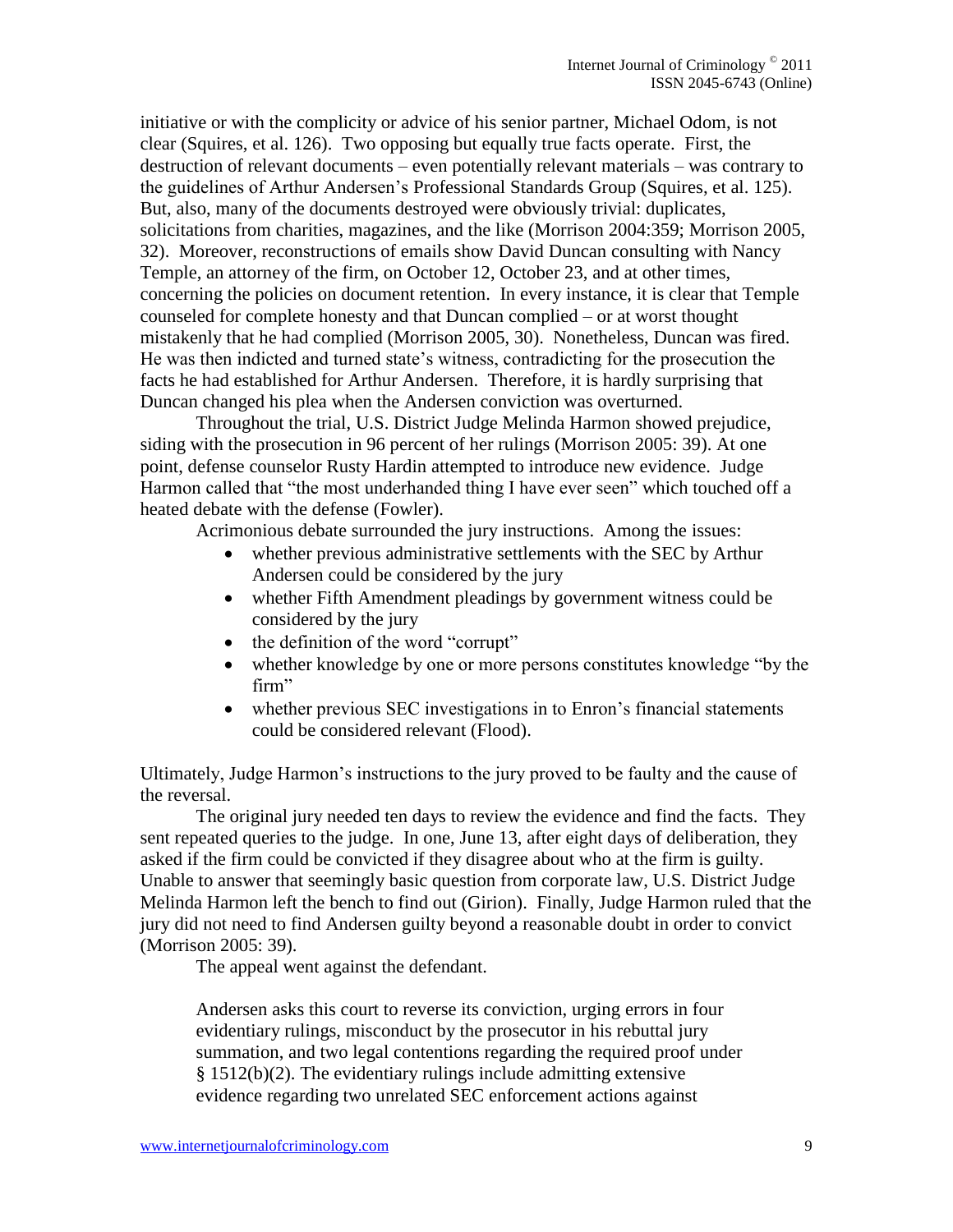Andersen, excluding evidence of the volume of documents Andersen did not destroy, and excluding impeachment evidence. Regarding the proof required by § 1512(b)(2), Andersen urges that given its element of "corruption," the government had to prove more than that it acted with an intent to impede the SEC. Finally, Andersen asserts that the government had to prove that Andersen intended to interfere with a "particular" proceeding.

We are not persuaded that this conviction is flawed by reversible error and we affirm the judgment of conviction. (Higginbotham: 2-3)

The case went to the Supreme Court of the United States. SCOTUS found many problems with the jury instructions, reversed the ruling and remanded the case. The entire document is in Appendix C. Among the many points made:

The outer limits of this element need not be explored here because the jury instructions at issue simply failed to convey the requisite consciousness of wrongdoing. Indeed, it is striking how little culpability the instructions required. For example, the jury was told that, "even if [petitioner] honestly and sincerely believed that its conduct was lawful, you may find [petitioner] guilty." App. JA-213. The instructions also diluted the meaning of "corruptly" so that it covered innocent conduct. *Id.,* at JA-212.

Justice delayed is justice denied and it was too late for Arthur Andersen. In fact, as soon as the initial indictments were filed, clients began leaving the firm. So did partners and employees.

Fogged in the social reality of post-modernism, the mass media and entertainment industries promote a view of capitalism alien to the culture known to Benjamin Franklin and Adam Smith. By the assumptions of Marxism and post-Marxism, Arthur Andersen"s indictment and conviction should have been a beacon to all the cheats, crooks, cop-outs, misers, gougers and exploiters. By the theories of social justice, the firm should have raked in the loot. In fact, the merest hint of wrong-doing was the death-knell for the legal person of Arthur Andersen. Our cultural inventory of voices speaking of business ethics from a business viewpoint is thin. Dierdre McCloskey"s many essays and two books on "Bourgeois Virtues" has become a staple. Writing in an anthology edited by Ayn Rand, former Federal Reserve chairman Alan Greenspan said this about integrity:

It requires years of consistently excellent performance to acquire a reputation and to establish it as a financial asset. Thereafter, a still greater effort is required to maintain it: a company cannot afford to risk its years of investment by letting down its standards of quality for one moment or for one inferior product; nor would it be tempted by any potential "quick killing"…(Greenspan: 113)

Though more detail is beyond the scope of this paper, it is important to state for the record that the persecution of Arthur Andersen is consistent with the Racketeer Influenced and Corrupt Organizations Act (RICO), as well as the full body of anti-trust legislation, in a context of anti-market, anti-business posturing by government officials.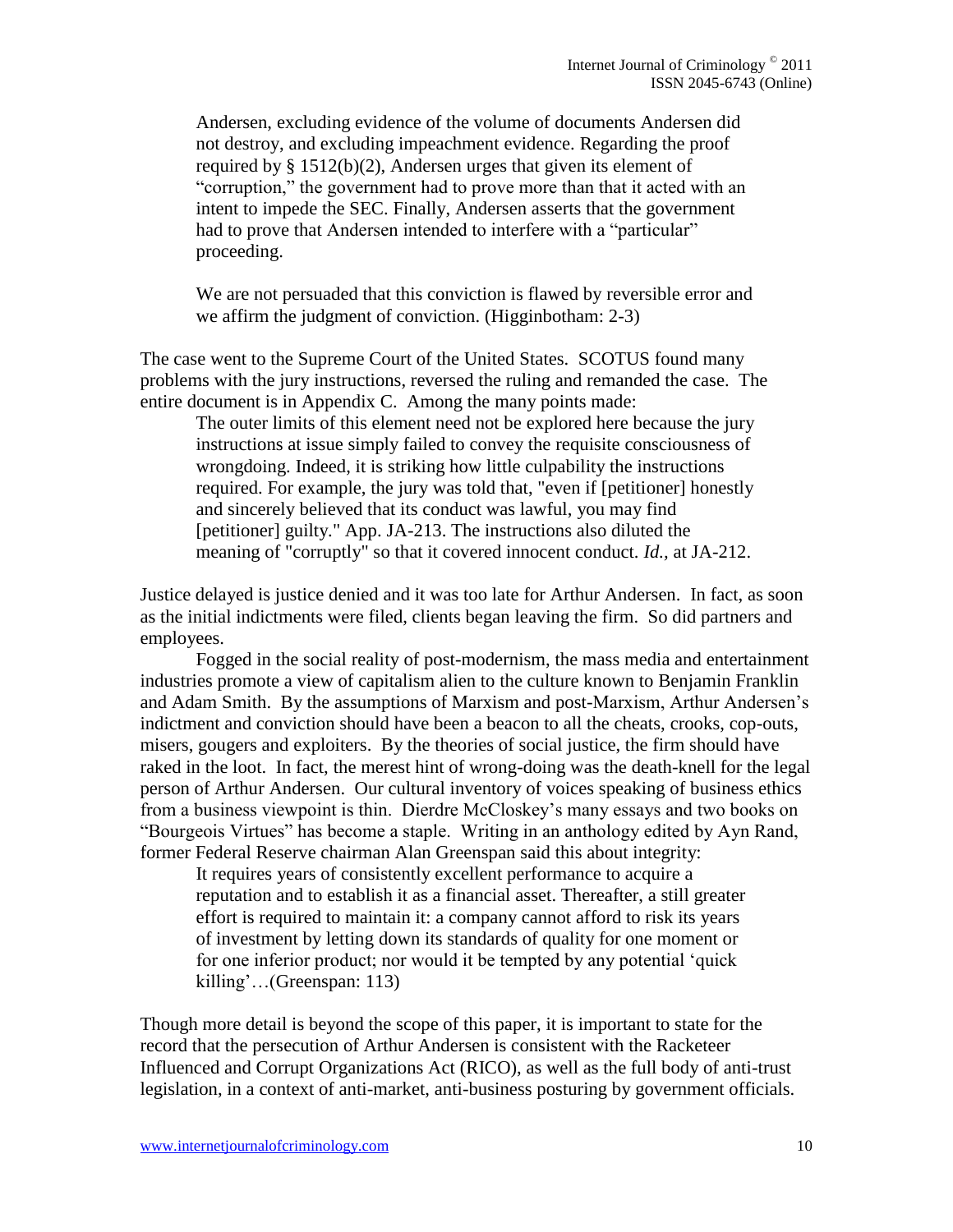The mass media has created a hyper-reality in which Republicans are "pro-business" while Democrats are "pro-social." In point of fact, the Andersen case, as the persecution of Martha Stewart (and in the 1980s Michael Milken) were carried out under Republican administrations. Meanwhile, the Democratic Party continues to enjoy all the same large corporate contributions as does its loyal opponents because those firms – among them Enron – profit from rent-seeking, not market-seeking. The moral conflict of our age is not "government versus business" but good government and honest business standing against corrupt practices.

Professional criminologists know well the inherent failures of the so-called "war on drugs." The analogy from street crime to suite crime holds in the case of Arthur Andersen which was singled out for a wrongful conviction.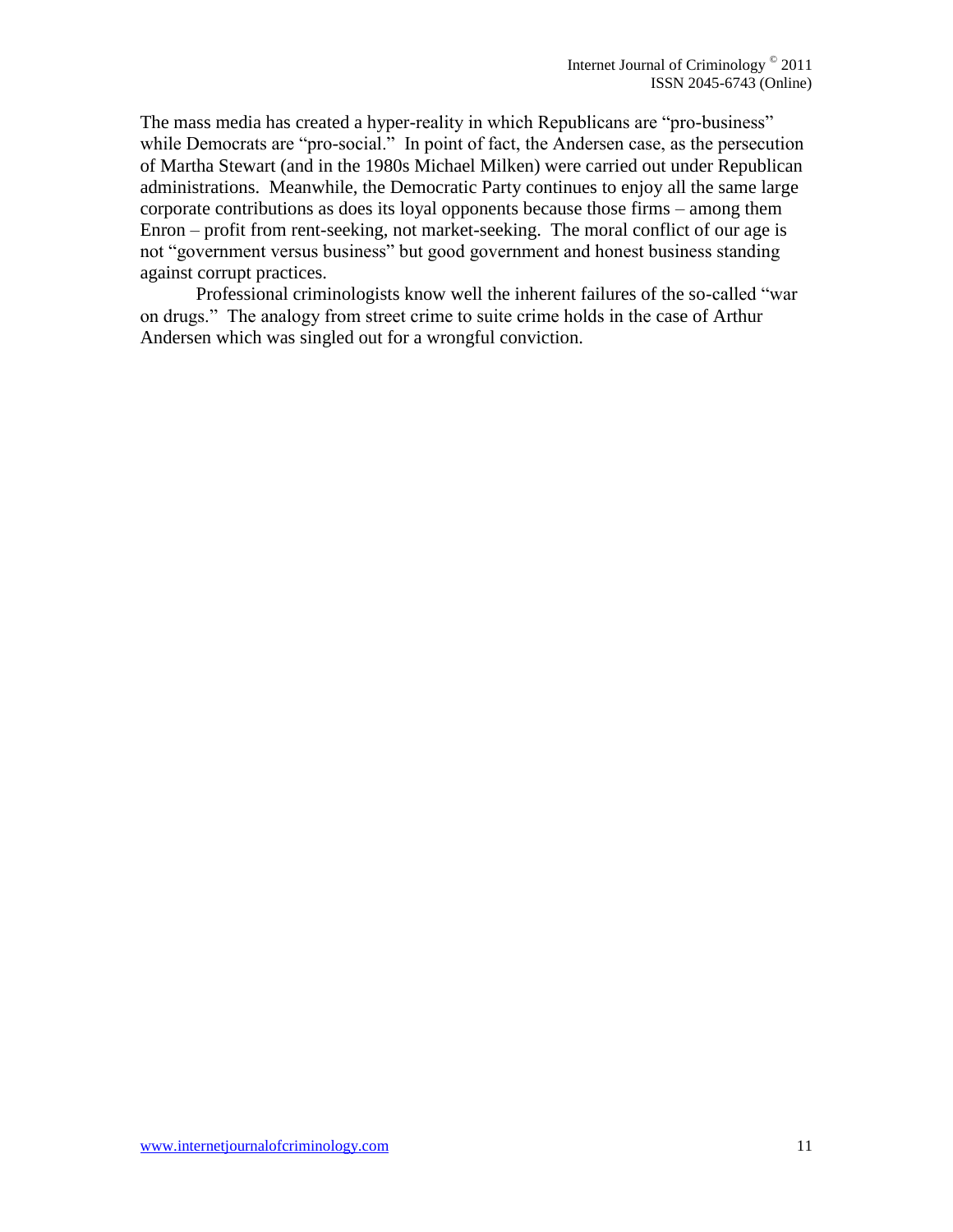#### Sources

- Buell, Samuel W. and Andrew Weissmann. 2002. *United States of America versus Arthur Andersen LLP, Defendant*. U.S. District Court, Southern District of Texas,Indictment CR 02-121.
- Clikeman, Paul M. 2009. *Called to Account: Fourteen Financial Frauds that Shaped the American Accounting Profession.* New York and London: Routledge.
- Flood, Mary. 2002. "Instructions for Andersen Jury Debated." The Chronicle, [datelined Dec. 16, 2005 3:02 PM] ©copyright 2002. *http://www.chron.com/disp/story.mpl/special/andersen/1426594.html* Accessed May 7, 2009.
- Fowler, Tom. 2002. "Attorney for Andersen, Judge Have Verbal Brawl." *The Chronicle*, [datelined Dec. 16, 2005 3:12 PM] ©copyright 2002. *http://www.chron.com/disp/story.mpl/special/andersen/1415115.html* Accessed May 7, 2009.
- Girion, Lisa. 2002. "Jury Query Reveals a Gray Area of the Law," Los Angeles Times, June 14, 2002. *http://articles.latimes.com/2002/jun/14/business/fi-intent14?pg=1*, Accessed June 7, 2009: 21:45
- Greenspan, Alan. 1962. "The Assault on Integrity." *Capitalism: the Unknown Ideal*. Rand, Ayn, et al., New York: New American Library, 1966.
- Higginbotham, Judge Patrick E., for the Court (Reavley, Higginbotham and Benavides), United States Court Of Appeals, for the Fifth Circuit, *United States of America versus Arthur Andersen, LLP.* No. 02-21200. Revised June 24, 2004. Accessed June 7, 2009. 21:24.
- Khadernian, Anne M. 2002 "The Securities and Exchange Commission: A Small Regulatory Agency with a Gargantuan Challenge." *Public Administration Review*, Vol. 62, No. 5 (Sep. - Oct., 2002), pp. 515-526. Stable URL: *http://www.jstor.org/stable/3110013* Accessed: 07/06/2009 18:51
- Michaels, Alan C., 2004. "Fastow and Arthur Andersen: Some Reflections on Corporate Criminality, Victim Status, and Retribution," 1 Ohio State Journal of Criminal Law 551.
- Morrison, Mary Ashby. 2004. "Rush to judgment: the lynching of Arthur Andersen  $\&$ Co.," *Critical Perspectives on Accounting* 15 (2004) 335–375 *doi:10.1016/j.cpa.2004.01.001* Accessed June 7, 2009: 22:17
- Morrison, Mary Ashby. 2005. "Arthur Andersen & Co. -- The Rest of the Story." © copyright 2005 by Mary Ashby Morrison. *http://blog.kir.com/archives/Mary Morrison Arthur Anderse1.pdf.* Accessed June 7, 2009: 21:59
- Previtts, Gary John and Barbara Dubis Merino. 1998. *A History of Accountancy in the United States: The Cultural Significance of Accounting.* Columbus: Ohio State University Press.
- Rehnquist, Chief Justice Robert for the Unanimous Court. *Arthur Andersen LLP v. United States; Certiorari to the United States Court of Appeals for the Fifth Circuit.* No. 04-368.Argued April 27, 2005--Decided May 31, 2005. *http://supreme.justia.com/us/544/04-368/case.html* Accessed June 7, 2009: 15:48.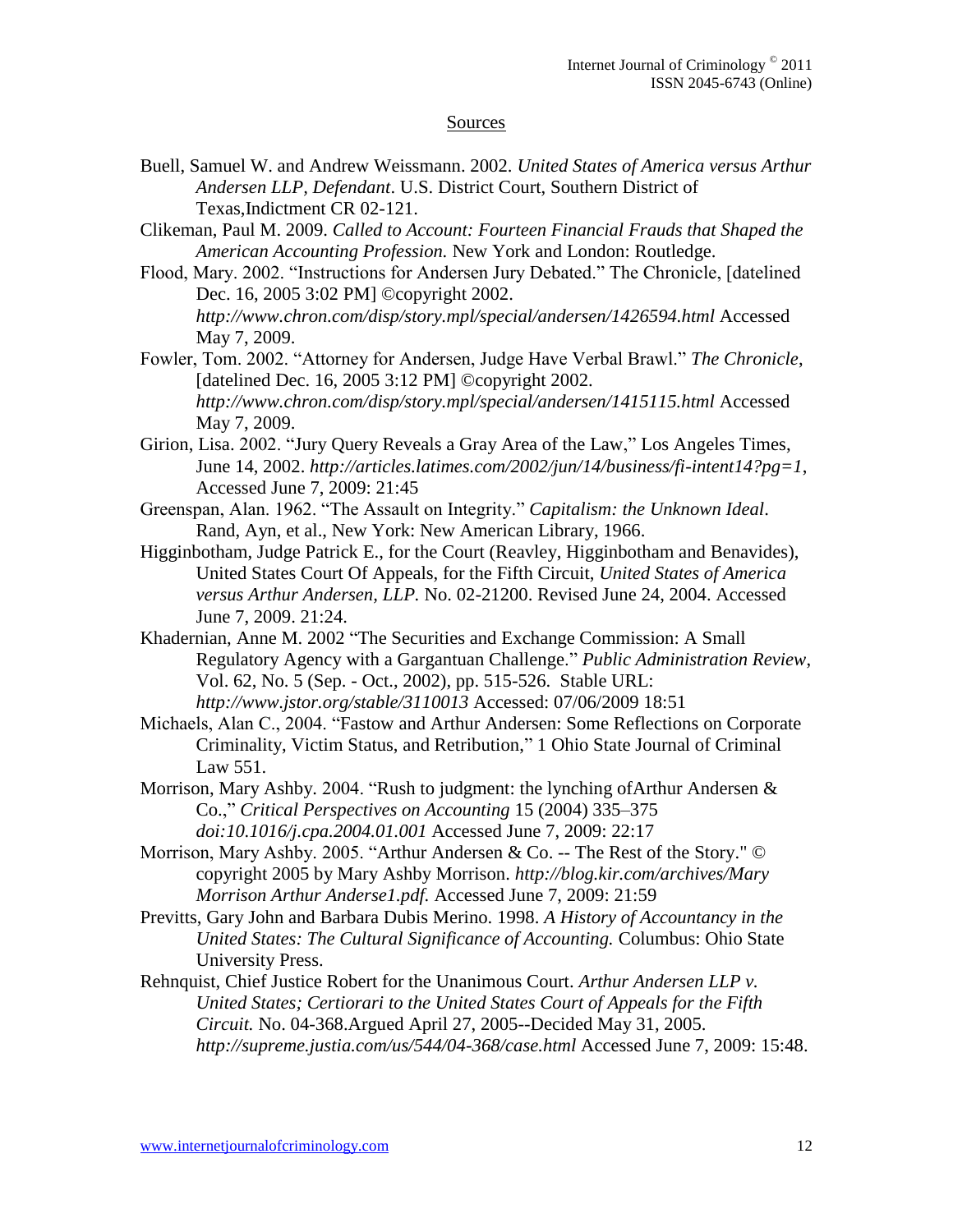- Squires, Susan E., Cynthia J. Smith, Lorna McDougall, and William R. Yeack. 2003. *Inside Arthur Andersen: Shifting Values, Unexpected Consequences.* Upper Saddle River, New Jersey: Financial Times Prentice Hall.
- Toffler, Barbara Ley. 2003. *Final Accounting: Ambition, Greed, and the Fall of Arthur Andersen*. New York: Broadway Books.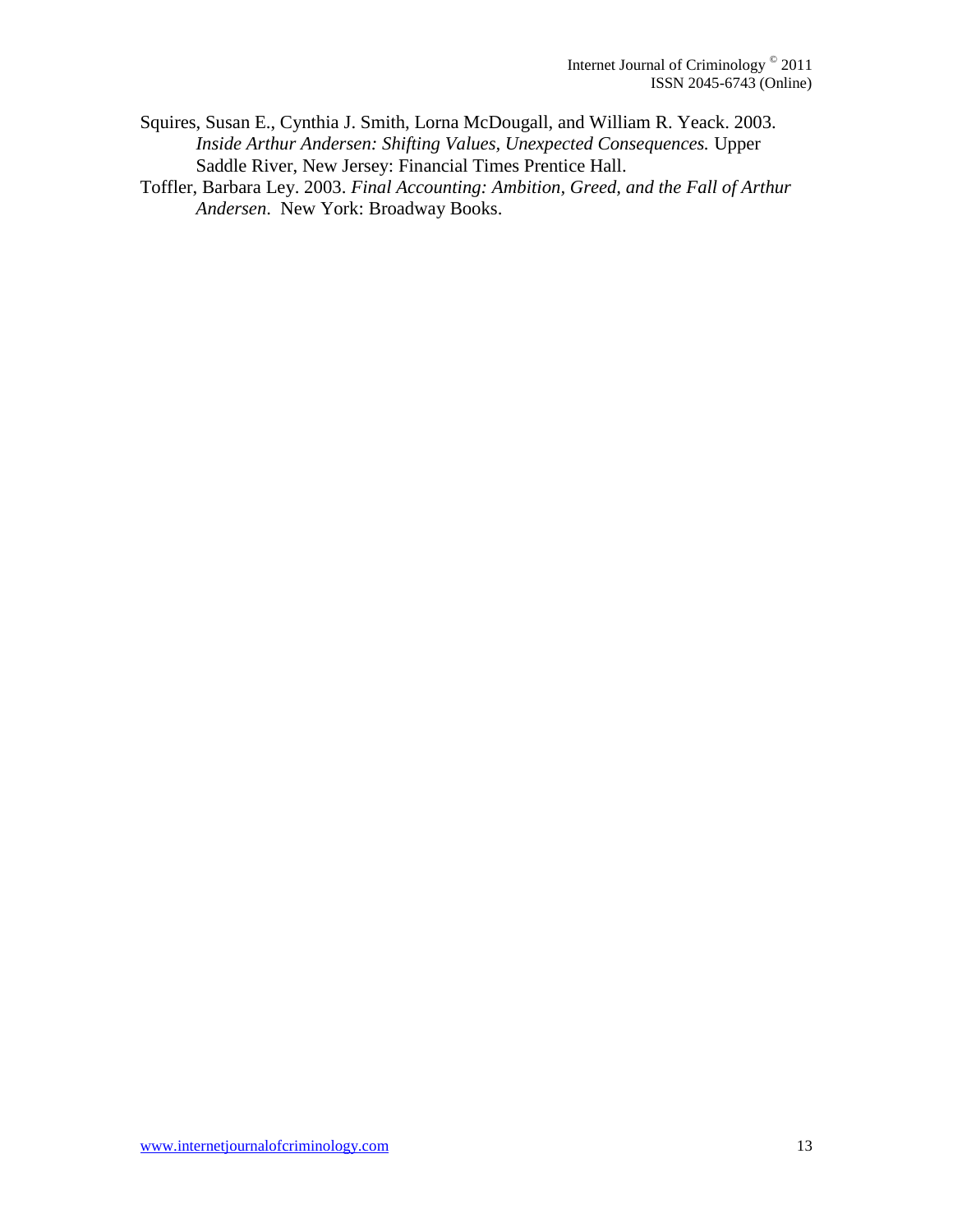## **Appendix A: Academic Journal Articles**

This high-profile case became a cultural icon. Repeated searches were necessary to reframe and narrow the results. Following that, the articles had to be read (or at least scanned) for content.

Typical of the hundred or so irrelevant citations is this exchange between two scholars arguing the history of the reigns of father and son Shah Reza Pahlavi of Iran. Reviewing the book, *Great Britain & Reza Shah: The Plunder of Iran, 1921-1941*, by Mohammad Gholi Majd, Michael P. Zirinsky (professor of history at Boise State University) wrote:

"He has built an accurate chronology of Reza's reign of terror. With regard to Pahlavi peculation, Majd is less persuasive. His use of the re-ports of the American Treasury Administration appears well done, but this reviewer is no accountant. At this moment of revelations about the Enron-Arthur Andersen "axis of evil" in public life, the necessity for accurate accounting looms large." *Middle East Journal*, Vol. 56, No. 2 (Spring, 2002), pp. 339-340.

The author took exception, of course and replied: "Disclaiming competence in 'accounting,' Zirinsky calls my analyses of Reza's plunder to be :unconvincing" and implies they are similar to the crooked computations at Enron and Arthur Andersen. *Middle East Journal,* Vol. 57, No. 1 (Winter, 2003), pp. 180-183.

Moving closer to the target, but not hitting the bull"s eye, some sociologists drew lessons in morality from the demise of Arthur Andersen. However, as cogent as some of the observations were, none actually identified the salient facts in the case. All accepted the government"s assertions *prima facie*.

- 1. Detailed citations of five reflective articles from peer reviewed academic journals
- 2. The first and last of 22 pages of about 80 more general citations from which the least useful dozen or so were deleted.
- 3. From that list title page, thesis and conclusions from these better reflections:
	- Auditor's Reputation and Equity Offerings: The Case of Arthur Andersen Author(s): Stephanie Yates Rauterkus and Kyojik "Roy" Song Source: Financial Management, Vol. 34, No. 4 (Winter, 2005), pp. 121-135 Published by: Blackwell Publishing on behalf of the Financial Management Association International Stable URL: http://www.jstor.org/stable/3666401 Accessed: 07/05/2009 16:30
	- What Enron Means for the Management and Control of the Modern Business Corporation: Some Initial Reflections Author(s): Jeffrey N. Gordon Source: The University of Chicago Law Review, Vol. 69, No. 3 (Summer, 2002), pp. 1233-1250 Published by: The University of Chicago Law Review Stable URL: http://www.jstor.org/stable/1600646 Accessed: 07/06/2009 18:48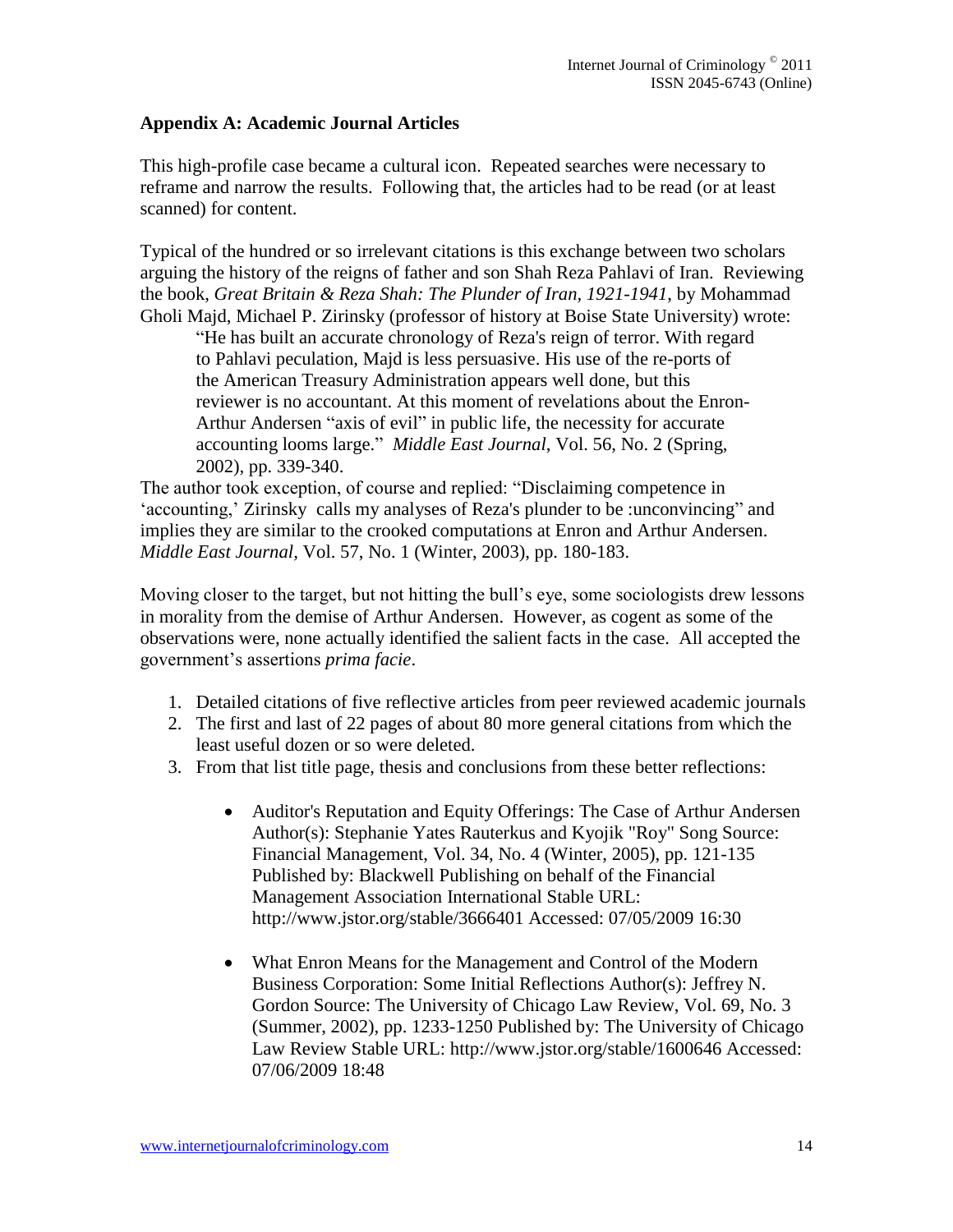- Whither Securities Regulation? Some Behavioral Observations regarding Proposals for Its Future Author(s): Robert Prentice Source: Duke Law Journal, Vol. 51, No. 5 (Mar., 2002), pp. 1397-1511 Published by: Duke University School of Law Stable URL: http://www.jstor.org/stable/1373156 Accessed: 07/06/2009 18:25
- Berle and Means Revisited: The Governance and Power of Large U.S. Corporations Author(s): Mark S. Mizruchi Source: Theory and Society, Vol. 33, No. 5 (Oct., 2004), pp. 579-617 Published by: Springer Stable URL: http://www.jstor.org/stable/4144886 Accessed: 07/06/2009 19:52
- The entirety of "The Good Auditor Skeptic of Wealth Accumulator? Ethical Lessons Learned from the Arthur Andersen Debacle" by Ronald Dudka, Journal of Business Ethics: 57 17-29. 2005.
- 4. Three caveat articles. Citations, first and closing pages from peer reviewed academic journal articles specifically defending Arthur Andersen against the media onslaught.
	- "The Power of an Indictment and the Demise of Arthur Andersen," by James Kelly, University of Illinois College of Law, July 2006 Abstract: This article examines the impact an indictment can have against a limited liability partnership of professionals, in particular the Justice Department's prosecution of accounting firm Arthur Andersen. Following a brief chronological description of the factual background of the case, the article then examines the weight an indictment is supposed to have, followed by the standards for issuing an indictment against an entire partnership rather than just the individuals who allegedly performed wrongful acts. The notion of prosecutorial discretion is heavily emphasized, and the factors that contributed to the prosecution of Andersen are discussed. Finally, the implications of this situation are discussed in detail, as they extend beyond Enron and Andersen and are not limited by the passage of the Sarbanes-Oxley Act in 2002. In short, the United States government has the power to destroy a partnership, such as an accounting or law firm, without the burden of trial or having to provide evidence of crime beyond a reasonable doubt.
	- "Rush to judgment: the lynching of Arthur Andersen & Co." by Mary Ashby Morrison (Cited in the Sources.)
	- "The Rest of the Story 2005," by Mary Ashby Morrison (Cited in the Sources.)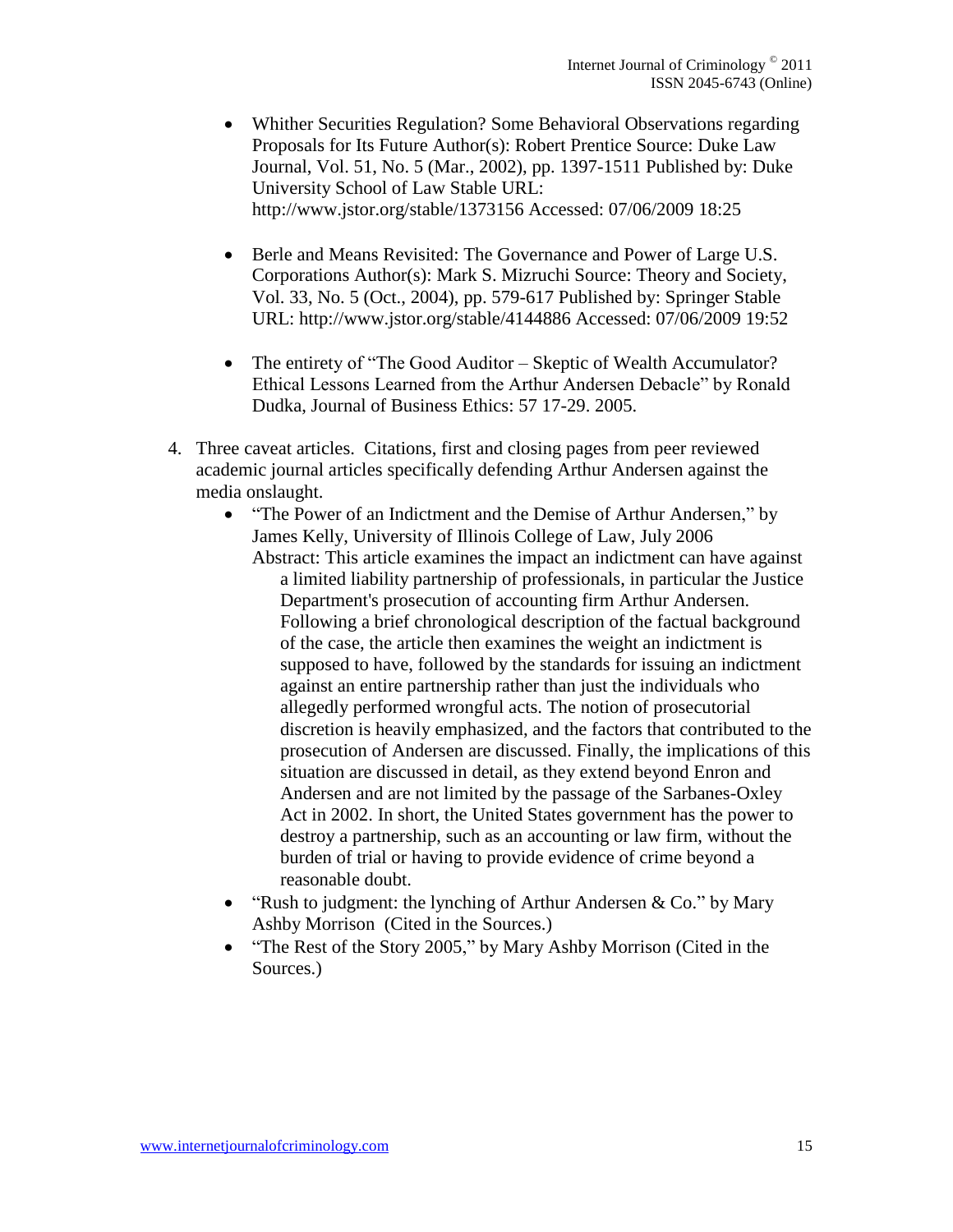## **Appendix B: Mass Media Materials.**

Organized chronologically to show the development of the news reporting. Particular focus is called to the photocopies from microform storage of *The Wall Street Journal.* These stories appear alongside others about Martha Stewart's indictment, as well as the 9/11 Terror Attacks, the invasions of Iraq and Afghanistan, and other incidents that inevitably color the perception of the reader.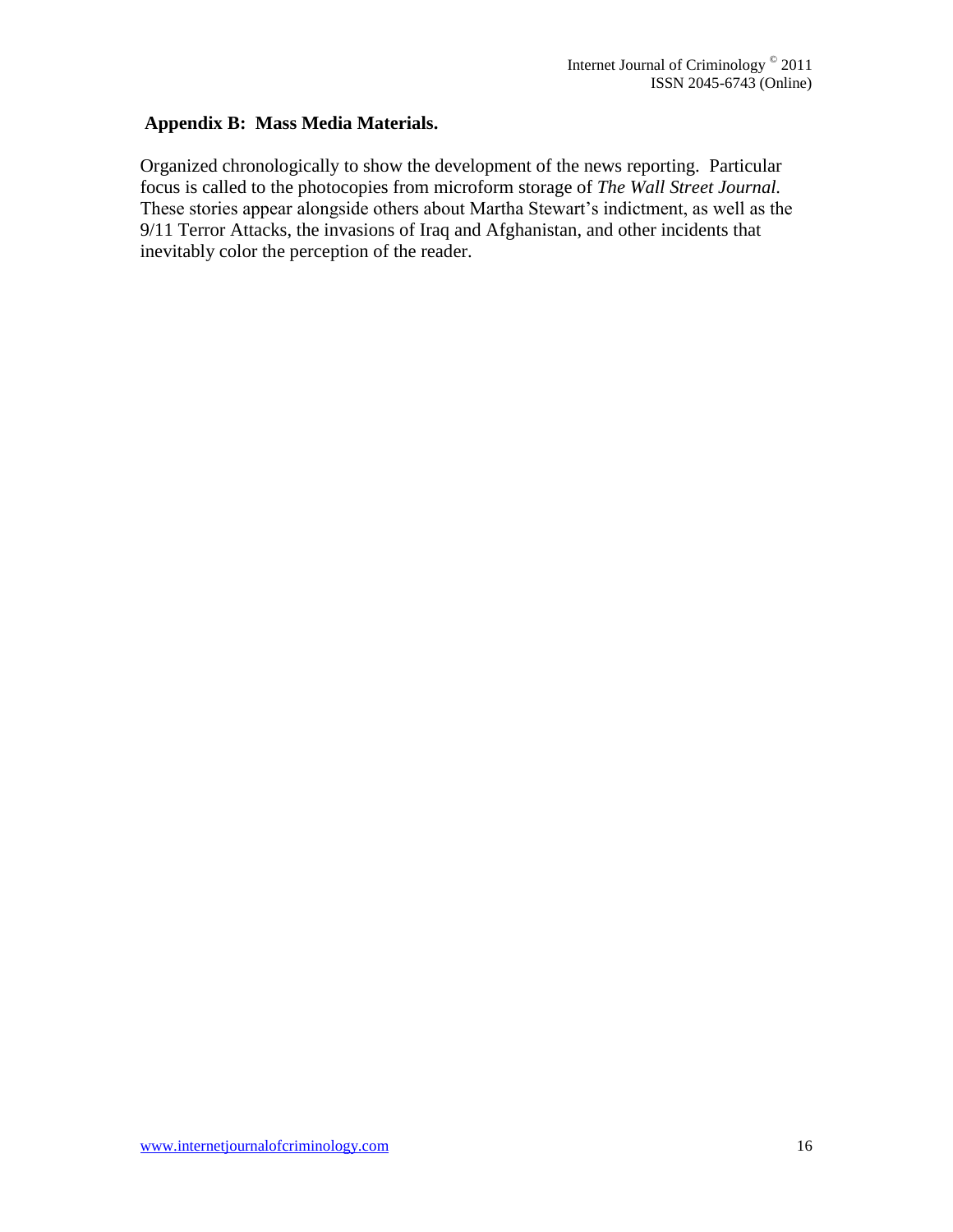## **Appendix C: Legal Documents**

- 1. The Grand Jury indictment against Arthur Andersen.
- 2. Government memorandum asking the court to keep that indictment secret.
- 3. The Grand Jury indictment against David Ducan
- 4. Decision of the Appeals Court to Deny the Appeal
- 5. Writ of Certiorari to the Appeals Court from the Supreme Court of the United States
- 6. The Decision of the Supreme Court of the United States to reverse the judgment, and to remand the trial to the lower court.
- 7. Securities and Exchange Commission finding against David Duncan
- 8. "Defining and Defending Obstruction Charges in the Wake of Arthur Andersen and Quattrone," by Kathryn Keneally and Kenneth M. Breen
- 9. Andersen v. Carlyle and Federal Insurance v. Arthur Anderson. Though the firm is moribund, actions against it continue.